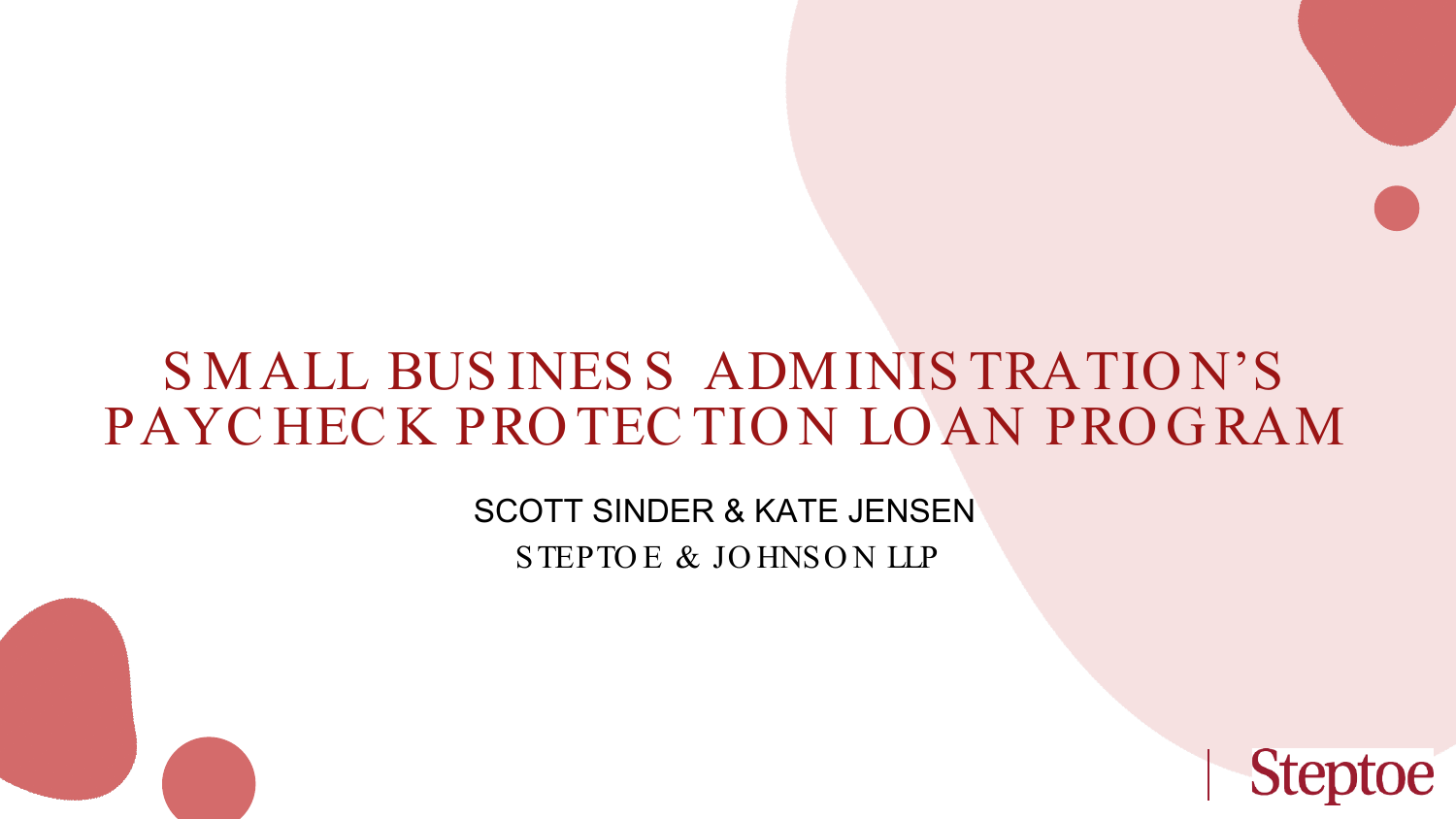Loan amounts of up to \$10 million per eligible entity.

#### DEFERMENT RELIEF

Loan payments will be deferred for 6 months (with the ability to extent to 1 year under the law, though interest will accrue during the deferral period).

Per Treasury guidance, the interest rate will be fixed

SBA has no recourse against individuals, shareholders, members, or partners or loan recipients for non-payment, unless loan dollars are used for impermissible purposes.

### NO REC O URS E



### LO AN FO RG IVENES S

Full loan forgiveness for employers that maintain or restore pre-crisis payroll.

Loans are due, per Treasury guidance, in 2 years, but there is no penalty for prepayment.

# BENEFITS OF PAYCHECK PROTECTION LOANS

#### AVAILABLEAPRIL 3FOR SMALL BUSINESSES AND SOLE PROPRIETORBRIL 10FOR INDEPENDENT CONTRACTORS AND SEMPLOYED INDIVIDUALS

#### 10 0 % G UARANTEED

The loans are 100% federally guaranteed. No collateral, personal guarantees, or SBA fees are required.

#### \$10 MILLION LOAN CAP

### 0 . 5 % INTERES T RATE

### at 0.5% 2 YEAR DUE DATE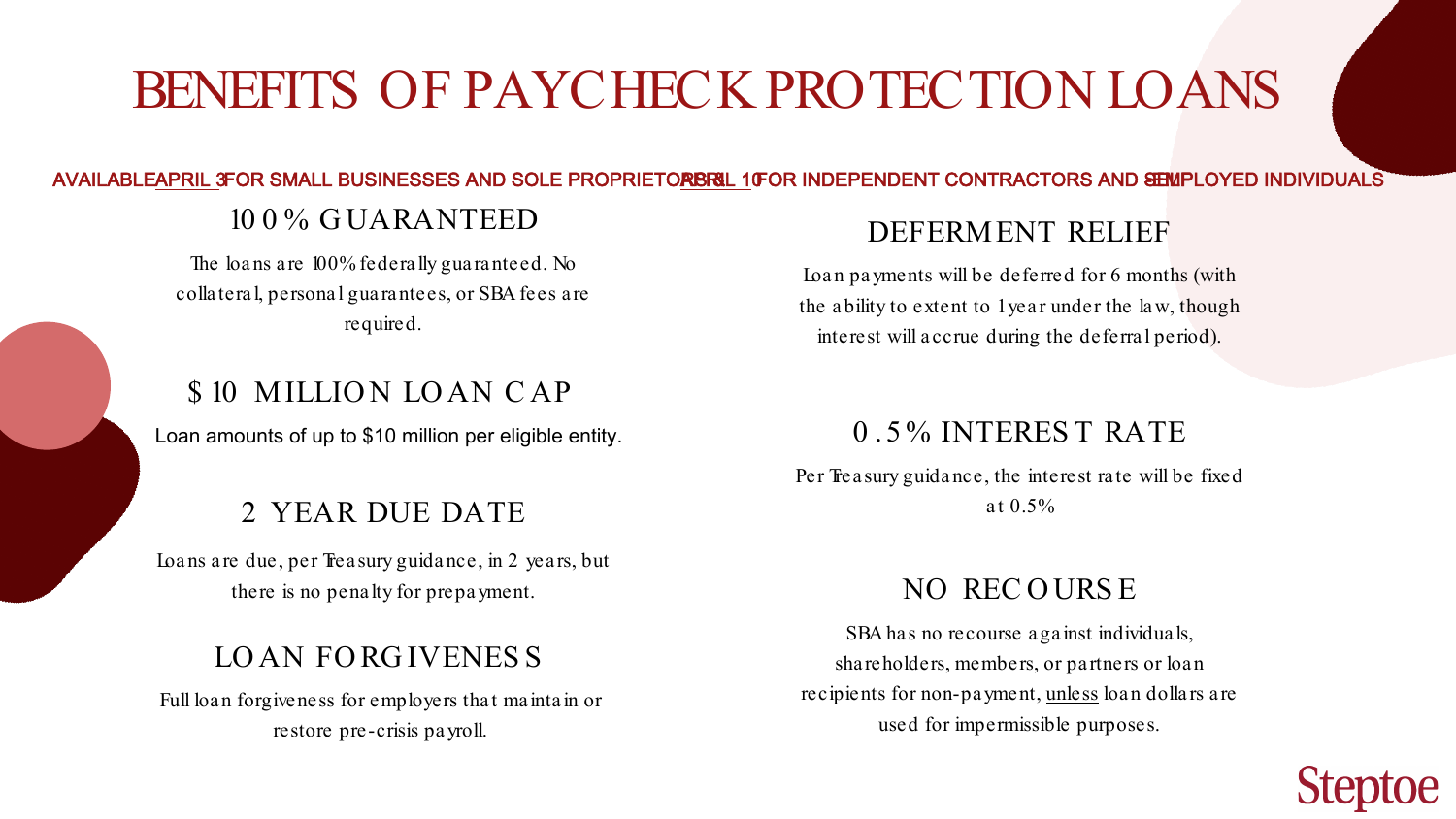OTHER ELIGIBLE RECIPIENTS For-profit "business concerns," 50 l(c)(3) nonprofits, 501(c)(19) vetera ns orga niza tions, a nd Tribal businesses with not more than the greater  $of$ 

- 
- 

Depending on your industry, your business may qualify, even if you have more than 500 employees.

# BENEFITS OF PAYCHECK PROTECTION LOANS

Entities that were operating and paying workers on February 15, 2020 are eligible, provided they are either—

## SMALL BUSINESS CONCERNS "Small business concerns" as defined in existing SBA la ws a nd rules (ba sed on SBA industry size requirements tied to employees or revenue).

• The SBA's "small" size standard in number of employees for the entity's industry.



• 500 employees; or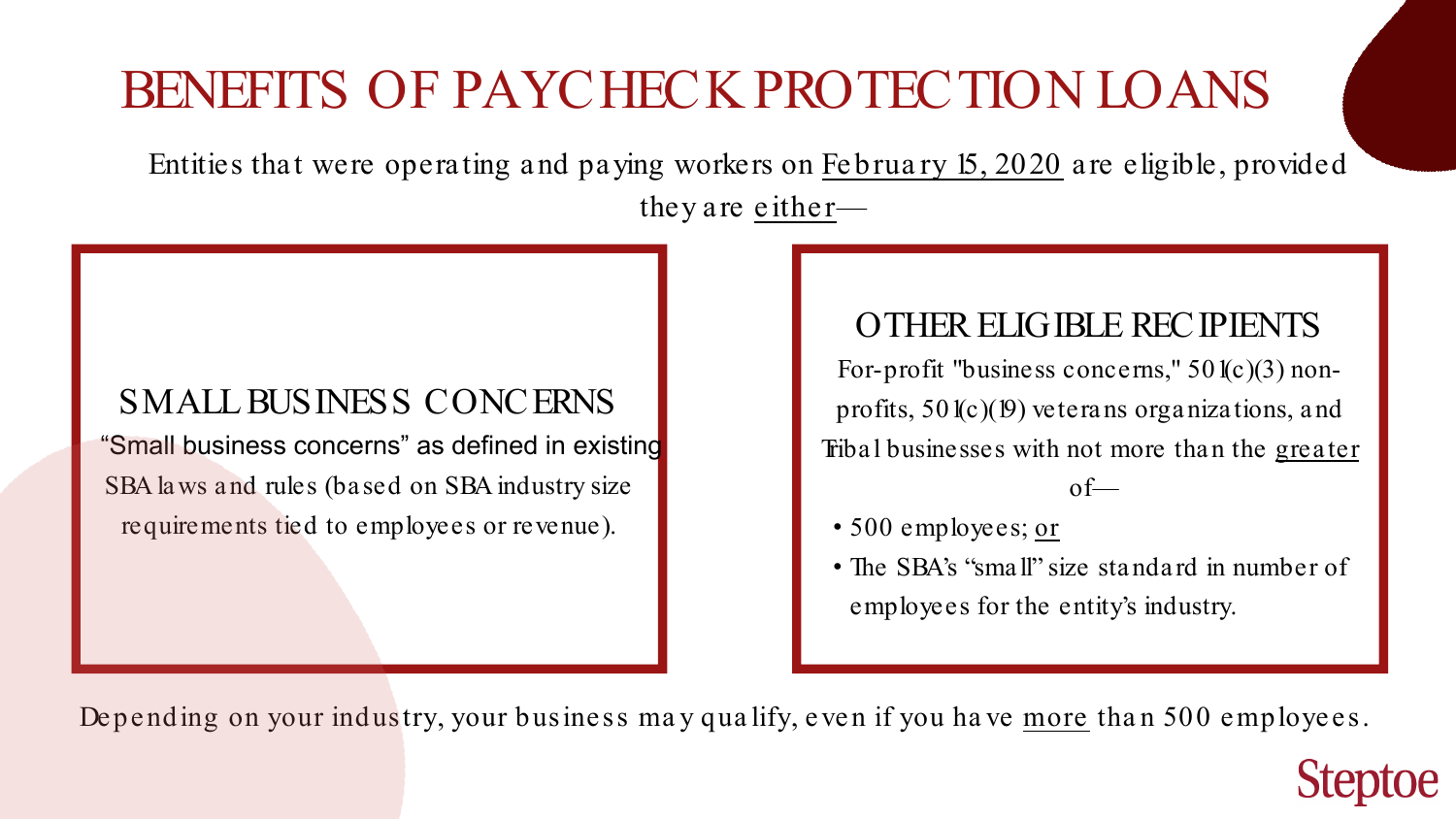### GENERAL RULES

### SPECIAL COUNTING RULES

Business concerns witNAICS codes starting with 72 (accommodations or food service) are eligible if they have 500 or fewer employeesper location (use "primary industry" code).

SBA affiliation ruleswaived for any business concern:

- In general, all entities count full-time, part-time, and "other basis" employees of all U.S. and foreign affiliates.
- Affiliation based on "totality of the circumstances" evaluations (e.g., ownership, management, common interests, economic dependence, etc.) to determine whether "control or ability to control" exists.

- With a 72 NAICS code;
- Operating as a franchise under anSBA franchise identifier code; or
- Receiving financial assistance from Small Business Investment Act licensees.





# DETERMINING EMPLOYER SIZE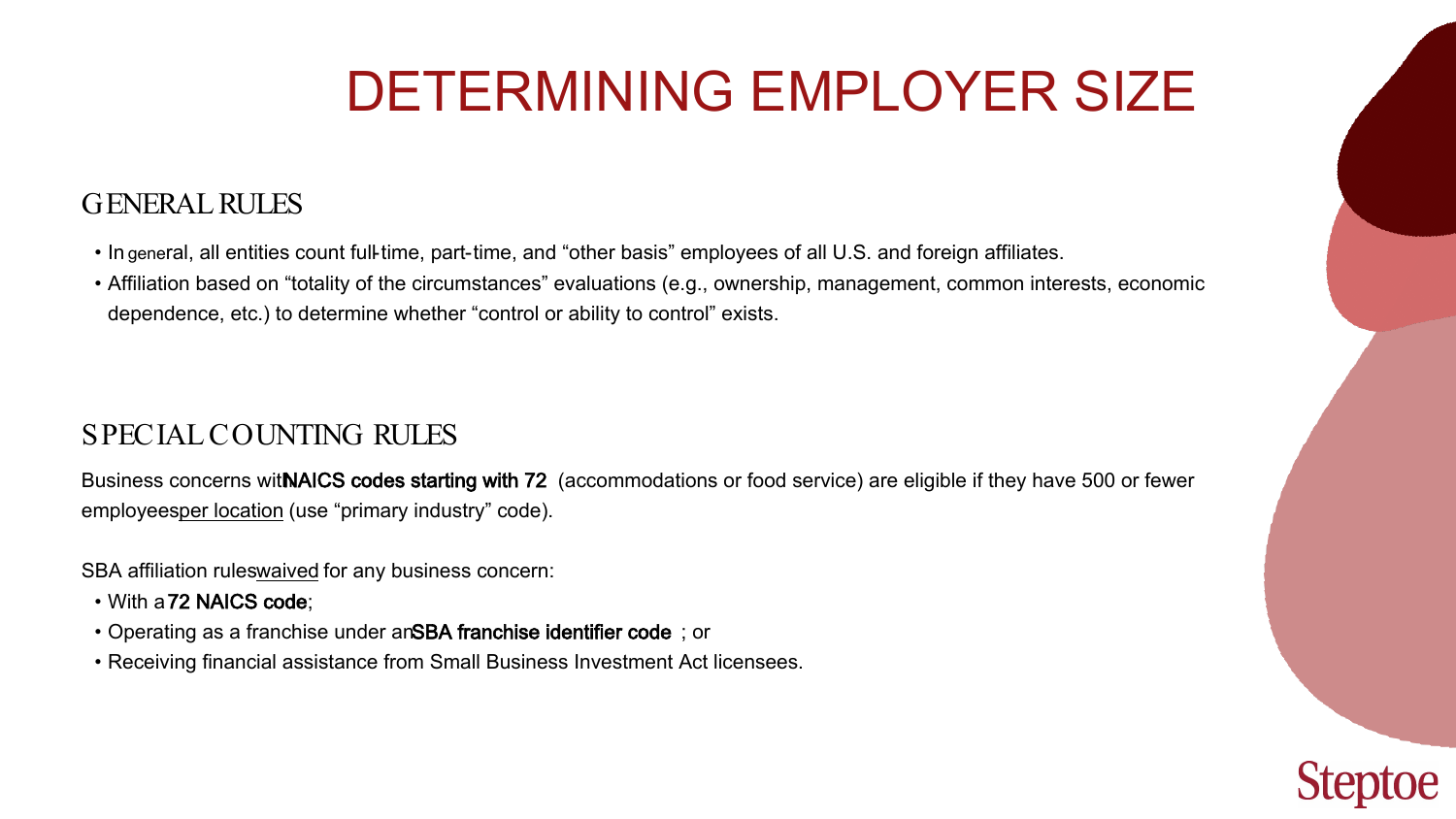### "BUSINESS CONCERNS" UNDER THE SBA

### SPECIAL COUNTING RULES APPLY AT THE "BUSINESS CONCERN" LEVEL

- Any business concernwith a 72 NAICS code may count per locatior and affiliation rules are waived
- Any business concerroperating as a franchise under an SBA franchise identifier code affiliation rules are waived

#### REMINDER

"A business entity organized for profit, with a place of business located in the United States, and which operates primarily within the United States or which makes a significant contribution to the U.S. economy through payment of taxes or use of American products, materials or labor."

May be in the legal form of an individual proprietorship, partnership, limited liability company, corporation, joint venture, association, trust or cooperative, except that where the form is a joint venture there can be no more than 49 percent participation by foreign business entities in the joint venture.

The CARES Act is very short on details the meantime, it likely is worth evaluating eligibility for paycheck protection loanfrom the perspective of each separately organized business concern.





### IMPACT OF AFFILIATION RULE WAIVER?

Applicant affiliations should not be considered by SBA when determining business size

# MORE ON SPECIAL COUNTING RULES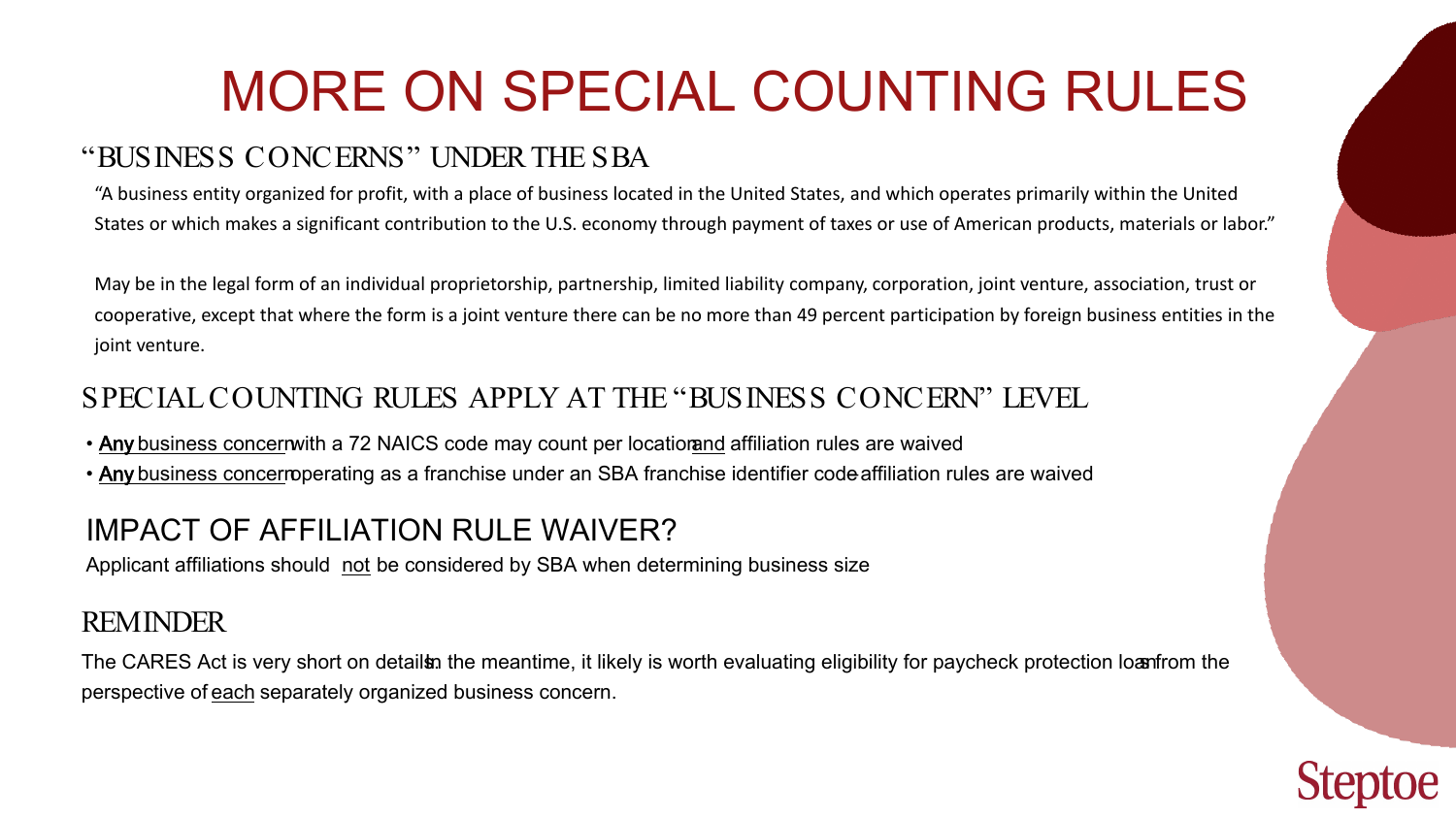## THE TREASURY DEPARTMENT HAS RELEASED A STANDARD, STREAMLINED PAYCHECK PROTECTION LOAN APPLICATION. IT GENERALLY REQUIRES--



Basic business identification information;



A list of all owners of the applicant with greater than 20% ownership stake;



A list of any businesses under common ownership or management with the applicant;



Details on any emergency injury disaster loans received by the business between January 1, 2020 and April 3, 2020;



Information about individual applicants' and 20%-plus owners' criminal history and citizenship status; and



The required certifications, which must be certified in good faith by the business and each 20% or greater owner.

# THE APPLICATION PROCESS

IN CONJUNCTION WITH THEIR APPLICATION, ALL APPLICANTS MUST SUBMIT PAYROLL DOCUMENTATION.





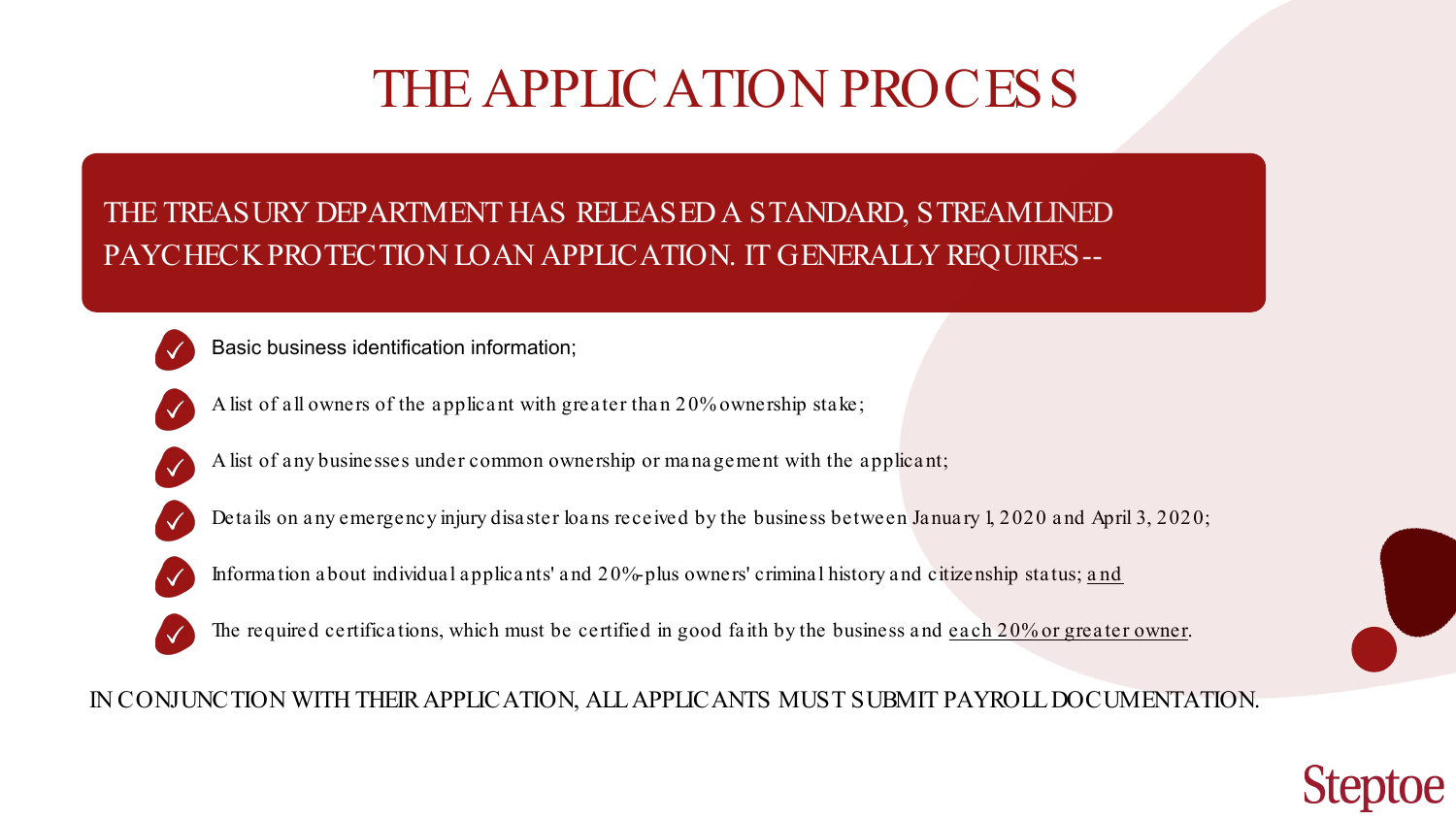## SPECIFICALLY, BORROWERS MUST PROVIDE A GOOD-FAITH CERTIFICATION THAT—

The loan is needed to "support ongoing operations" during the COVID emergency.



Funds will be used to retain workers and maintain payroll or make mortgage, lease, and utility payments.



They do not have an applications pending for, nor have their received, any other SBA business loan for the same purpose since February 15, 2020.



# THE APPLICATION PROCESS

The borrower will provide the lender documentation that verifies the number of full-time equivalent employees on payroll, the dollar amount of payroll costs, covered mortgage interest payments, covered rent payments, and covered utility payments for the eight weeks after getting the loan.



Loan forgiveness will be provided for the sum of documented payroll costs, covered rent payments, and covered utilities. Also must acknowledge/ agree to the possibility that "not more than 25% of the forgiven amount may be for non-payroll costs."

All the information provided by the borrower is true and accurate.



The lender will calculate the eligible loan amount using the tax documents submitted.

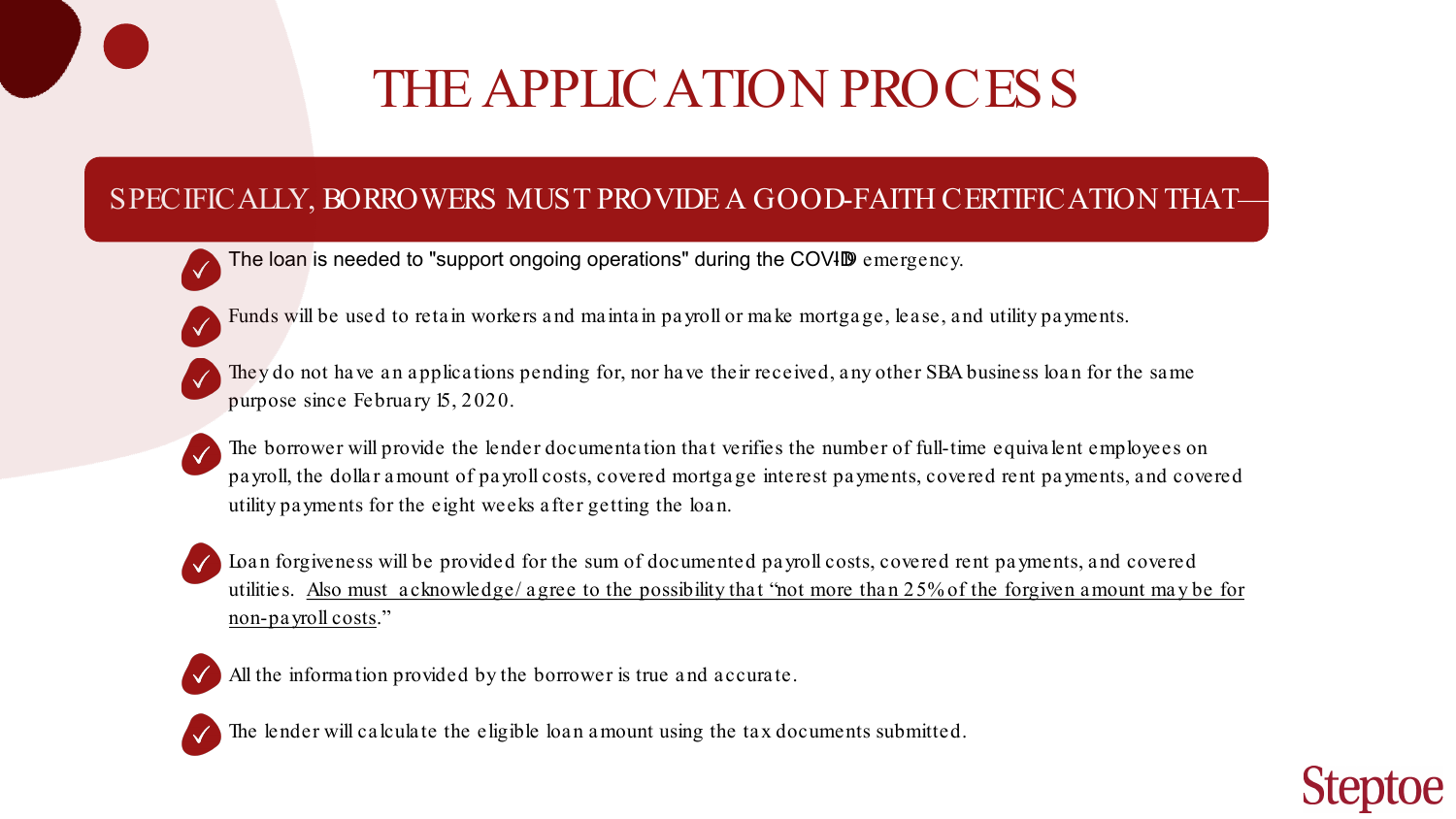## 25 0 % O F AVERAG E MO NTHLY "PAYRO LL C O S TS " DURING THE LAST YEAR (OR ALTERNATIVE LOOK-BACK PERIODS FOR NEW AND S EAS O NAL BUS INES S ES )

Plus any outstanding EIDL amounts to be refinanced



# MAXIMUM LOAN AMOUNT

### LOANS ARE CAPPED AT THE LESSEROF—

## \$ 10 MILLION

OR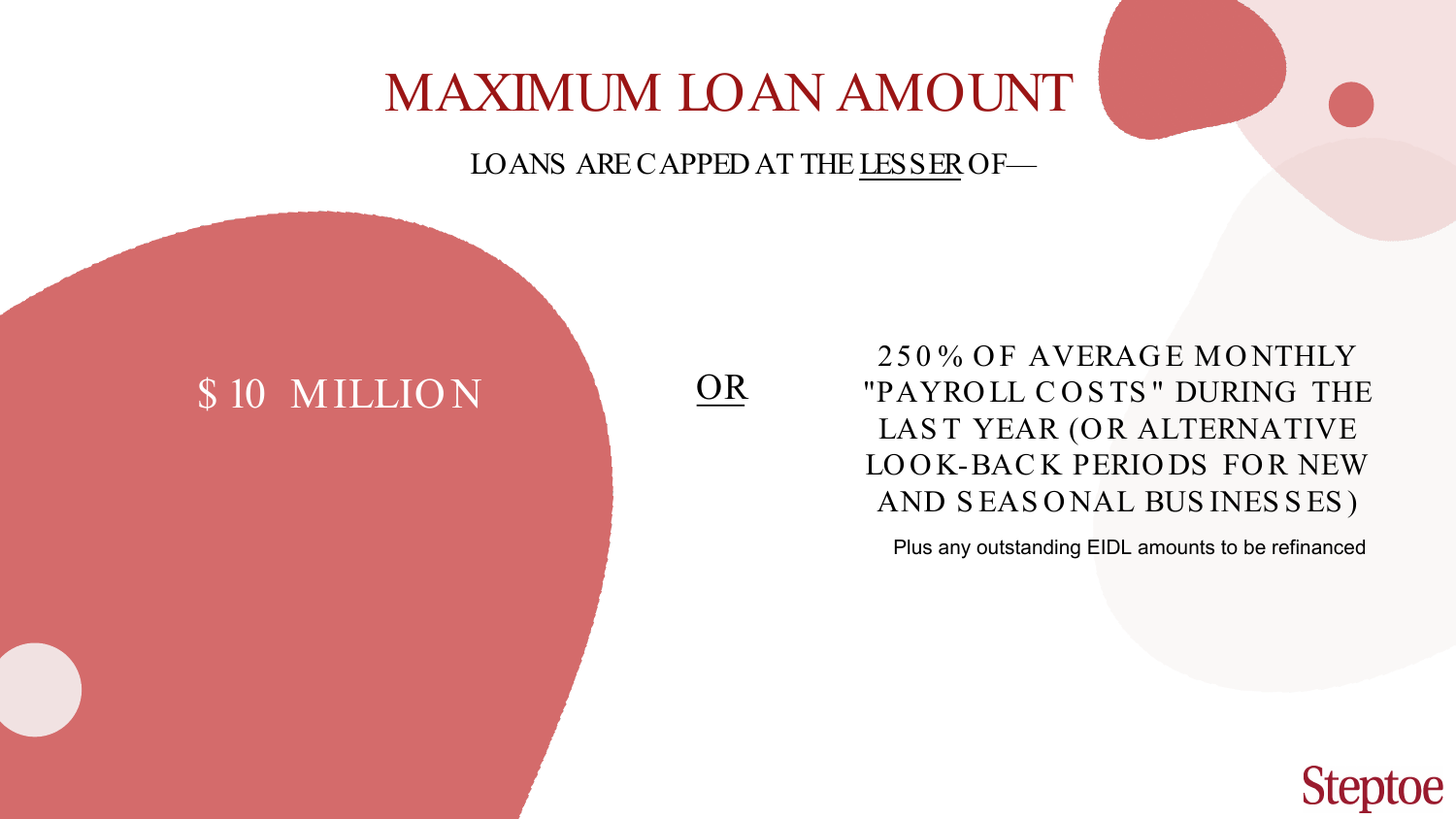#### EXISTING SBA USES

Any uses already permitted for SBA Business Loa ns (e.g., inventory, supplies, building or la nd purcha ses, construction, site improvements, etc.).

# USES FOR LOANS

### LOAN DOLLARS MAY BE USED FOR—

#### PAYROLL COSTS

This includes employee or sole proprietor/ independent contractor compensation up to annualized compensation of \$100,00; paid leave; severance payments; payment for group health benefits, including insurance premiums; retirement benefits; and state and local payroll taxes.

It excludes excess compensation above the \$100,000 threshold; certain federal taxes; compensation to non-U.S. employees; and sick and family leave wages for which credit is allowed under the Families First Coronavirus Relief Act.

#### GROUP HEALTH CARE BENEFITS & **INSURANCE** PREMIUMS

Group health care benefits during periods of paid sick, medical, or family leave, and insurance premiums.

#### MORTGAGE INTEREST

Payments of interest on mortgage obligations.

#### RENT & UTILITIES

Rent (including rent under a lease agreement) and utilities.



#### INTEREST ON OTHER OBLIGATIONS

Interest on a ny other debt obliga tions incurred before Februa ry 15, 2020.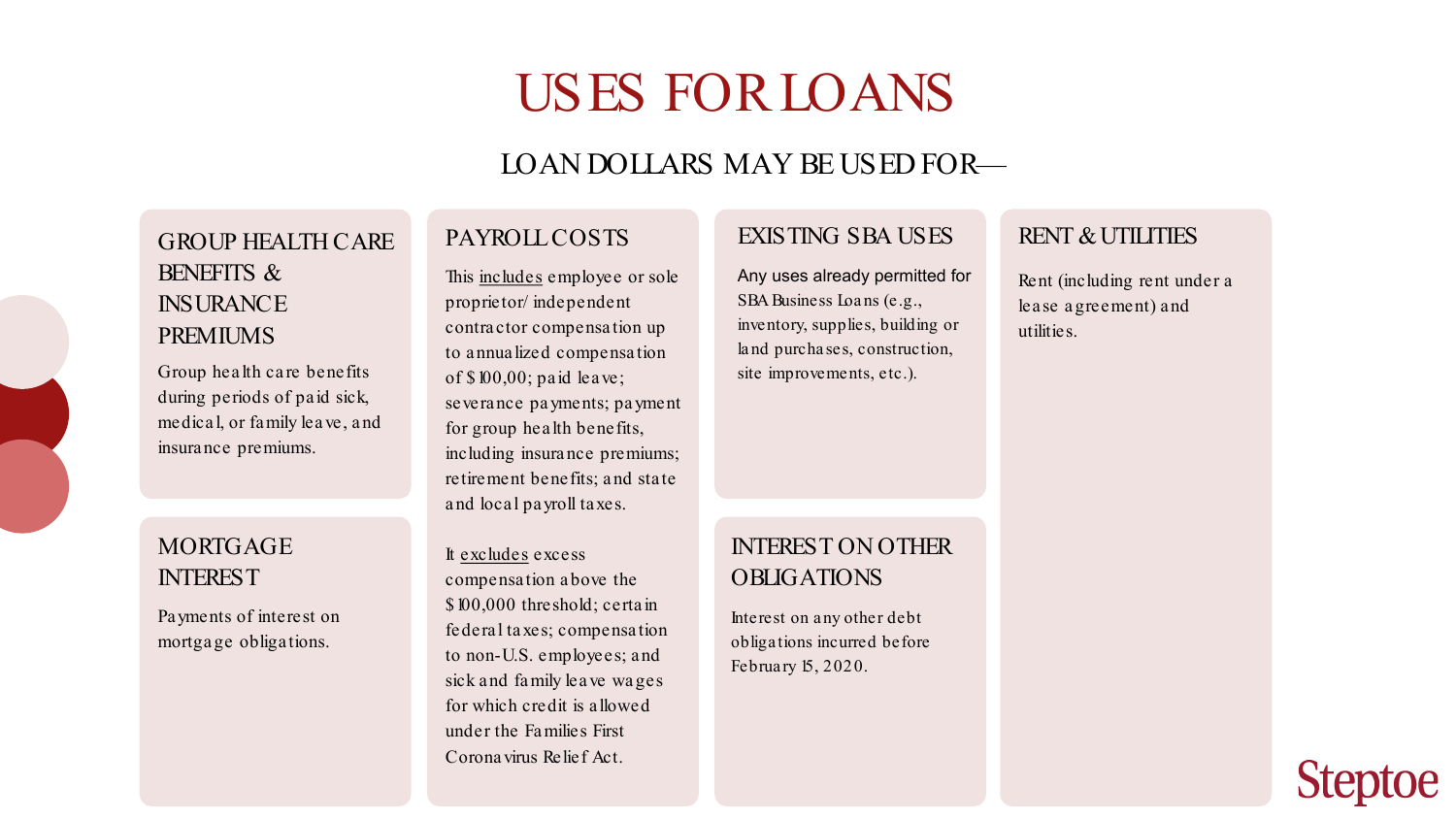- Payroll costs;
- Interest on mortgage obligations incurred before February 15, 2020;
- Rent obligations in place since before February 15, 2020; and
- Utility payments for services that began before February 15, 2020.

NOTE: EARLY TREASURY GUIDANCE CAUTIONS THAT THEY ANTICIPATE THAT NOT MORE THAN 25% OF THE FORGIVEN AMOUNT MAY BE FOR-ROW ROLL COSTS.



The forgiveness provisions seem to incentivize quick deployment of loan dollars to these priority buckets of expenses. If you do not spend your full loan amount in these four areas within 8 weeks of getting your loan, you will not be eligible for forgiveness of your full loan amount.

# MAXIMUM LOAN FORGIVENESS AMOUNT

THE MAXIMUM AVAILABLE FO RG IVENES S AMO UNT (UP TO THE FULL PRINC IPAL AMOUNT OF THE LOAN) IS THE SUM OF THE FO LLO WING INCURRED AND PAID WITHIN 8 WEEKS OF YOUR LOAN ORIGINATION (I.E., THE "FORGIVENESS PERIOD")—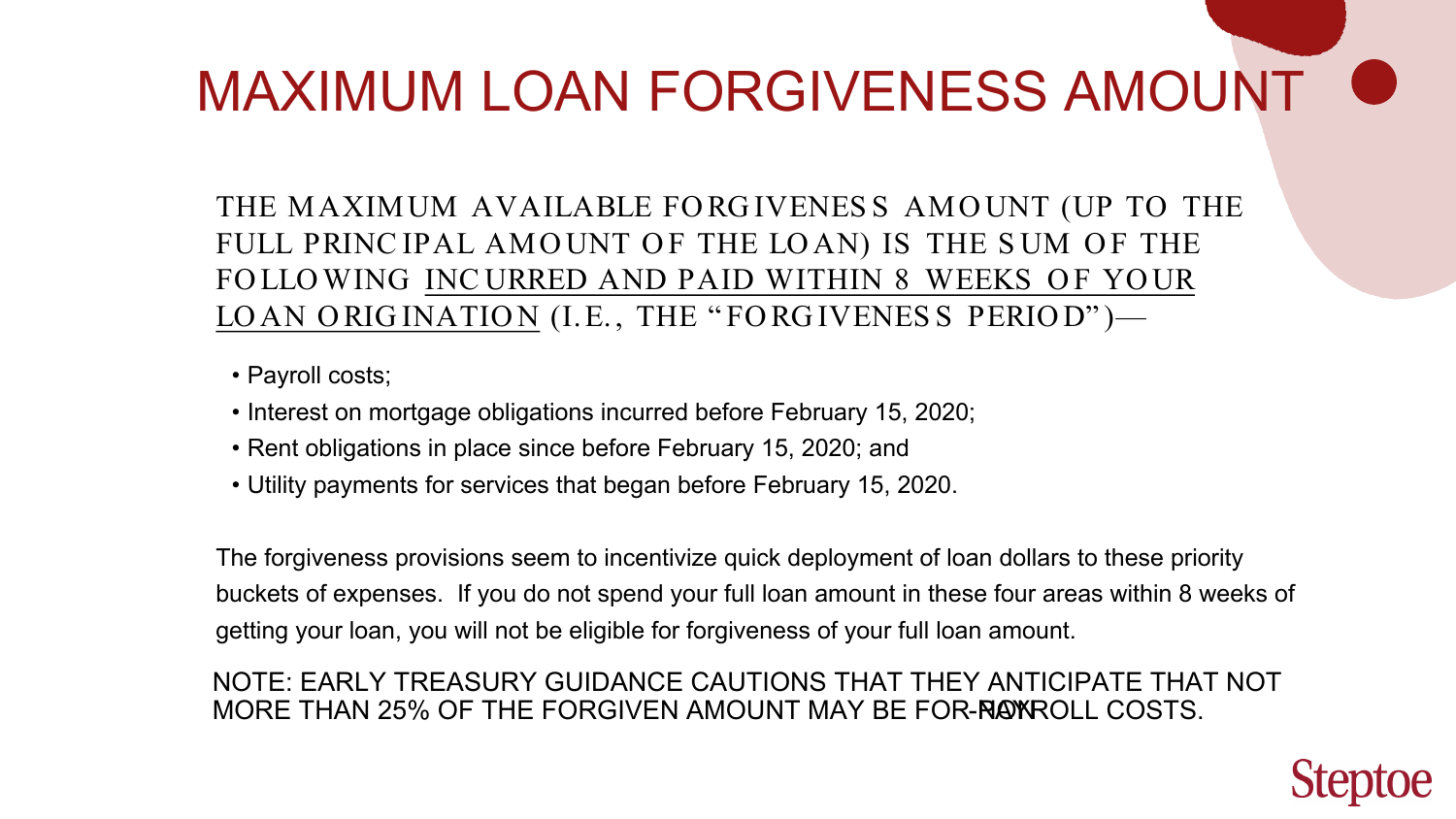# REDUCTIONS IN LOAN FORGIVENESS

### REDUCTIONS/ PENALTIES

### RELIEF FROM REDUCTION PENALTIES

There is relief from these forgiveness penalties for businesses that restore payroll to pre-crisis levels in the next few months. The above reduction rules will not apply, if the employer eliminates by June 30, 2020:

- Reductions (compared to February 15, 2020) in the number of full-time equivalent employees made between February 15, 2020 and April 26, 2020; and/ or, as applicable,
- Salary reductions (compared to February 15, 2020) made between February 15, 2020 and April 26, 2020 for 1 or more employees.

### LONGER-TERM PAYROLL COMMITMENTS?

Maximum forgiveness amounts will be reduced:

- Proportionately for reductions in average full-time equivalent employees between pre-crisis levels and the 8-week forgiveness period;
- Via a straight reduction for payroll reductions over 25% (compared to the prior completed quarter of employment) for workers making less than \$100,000 annually; and
- For any advances taken on SBA economic injury disaster loans (EIDLs).

There do not appear to be any long-term payroll maintenance requirements beyond the expiration of the paycheck protection loan program on June 30, 2020.

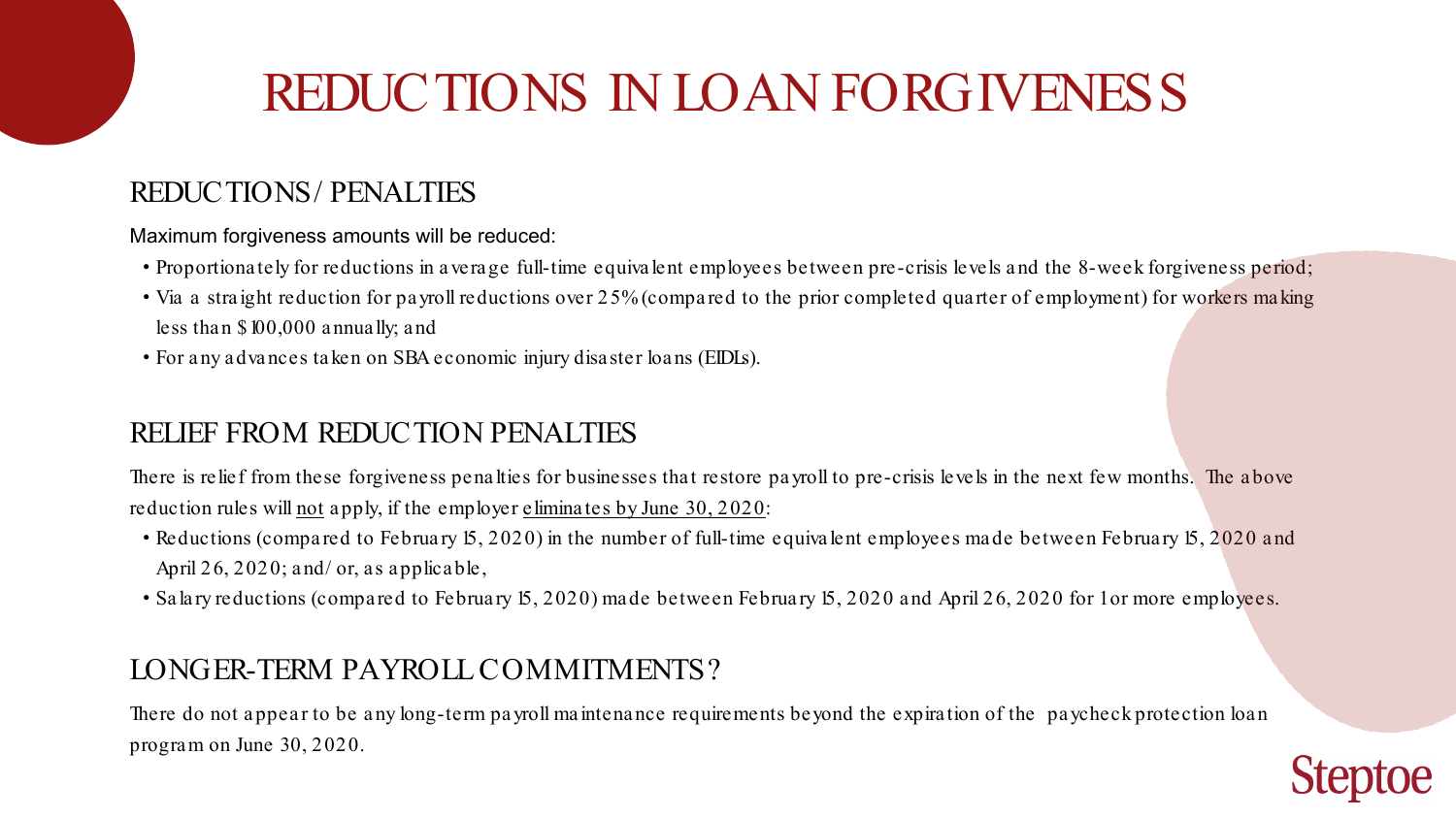#### TO RECEIVE LOAN FORGIVENESS, BORROWERS MUST APPLY TO THEIR LENDER WITH DOCUMENTATION—

Verifying full-time equivalent employees on payroll and their pay rates (via IRS payroll tax filings a nd sta te income, pa yroll, a nd unemployment filings);

Certifying (by an authorized business representative) that the documentation is true and correct and that forgiveness amounts requested were used to retain employees and make other forgiveness-eligible pa yments.

On covered costs/ pa yments (e.g., ca nceled checks, receipts, or other documents verifying mortga ge, rent, a nd utility pa yments); a nd

# APPLYING FOR LOAN FORGIVENESS

FOR LOAN BALANCES REMAINING AFTER FORGIVENESS, THE SAME LOAN TERMS REMAIN IN PLACE (E.G., GOVERNMENT GUARANTEE, INTEREST RATE, ETC.).

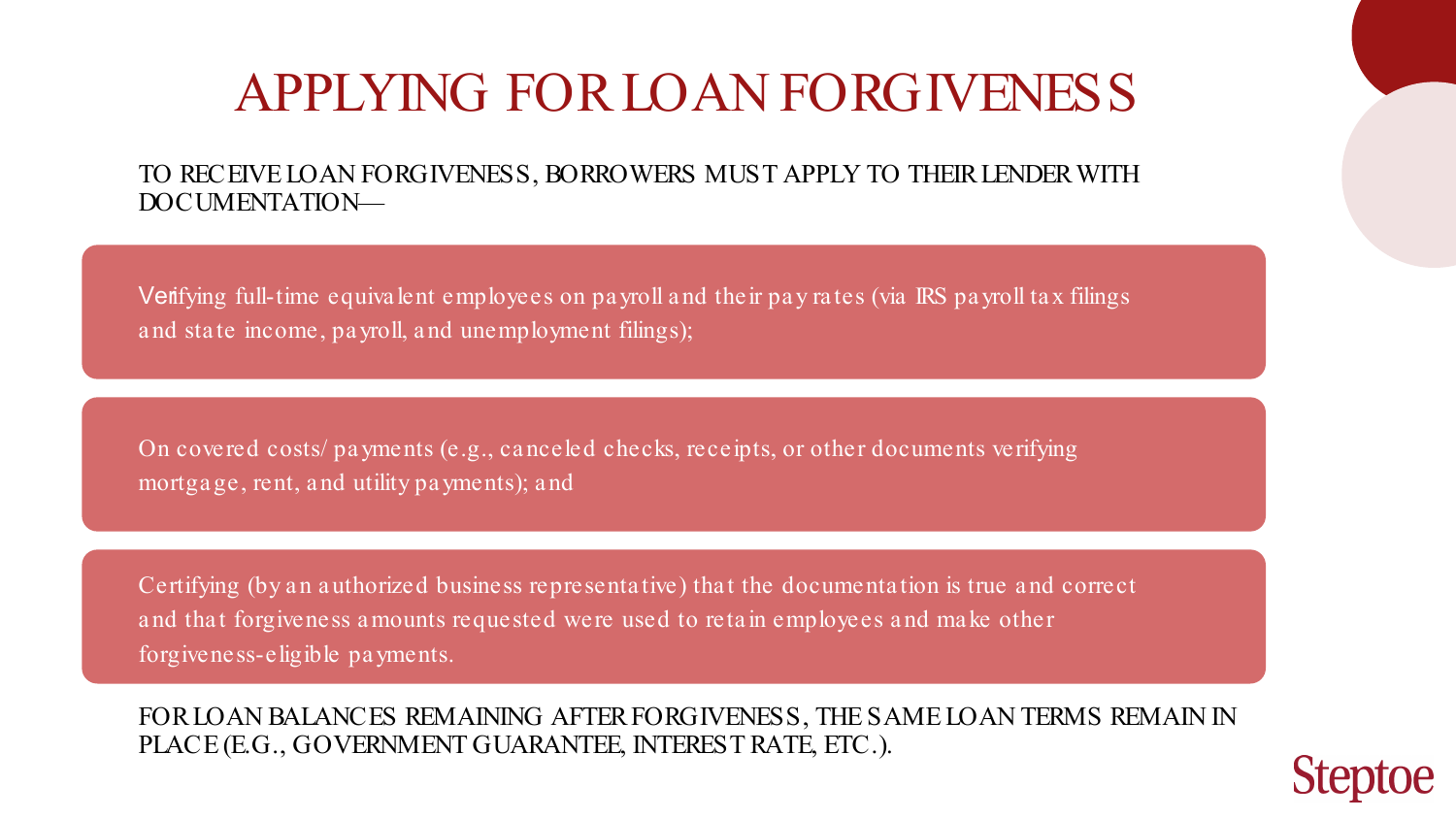# INTERACTION WITH CARES ACT TAX BENEFITS

### NO EMPLOYEE RETENTION CREDIT FOR PPL RECIPIENTS

### NO EMPLOYMENT TAX DEFERRAL FOR RECIPIENTS OF PPL FORGIVENESS

- The employee retention credit provides eligible employers a refundable credit against payroll tax (Social Security and Raildo Retirement) liability equal to 50% of the first \$10,000 in wages per employee (including value of health plan benefits) ligible employers must have carried on a trade or business during 2020 and be experiencing either: ⚬ At least a partial suspension of operations due to government orders (e.g., limiting commerce, travel, group meetings, etc.); or
	- ⚬ A year-over-year reduction in gross receipts of at least 50%.
- For employers with more than 100 full-time employees, only employees who are currently not providing services for the employer due to COVID-19 causes are eligible for the credit.

• Employment tax deferral relief under the CARES Act postpones the due date for depositing employer payroll taxes and certain selfemployment taxes attributable to wages paid during 2020. The deferred taxes would be payable over the next two years—half due December 31, 2021 and half due December 31, 2022.

BUSINESSES WILL HAVE TO COMPARE THE BENEFITS OF PPLS AND THESE TAX CREDITS/ DEFERRALS TO DETERMINE WHICH PATH PROVIDES THE GREATER FINANCIAL BENEFIT (E.G., COMPARE IMMEDIATE LIQUIDITY NEEDS WITH LONGER-TERM TIME VALUE OF MONEY CALCULATIONS).

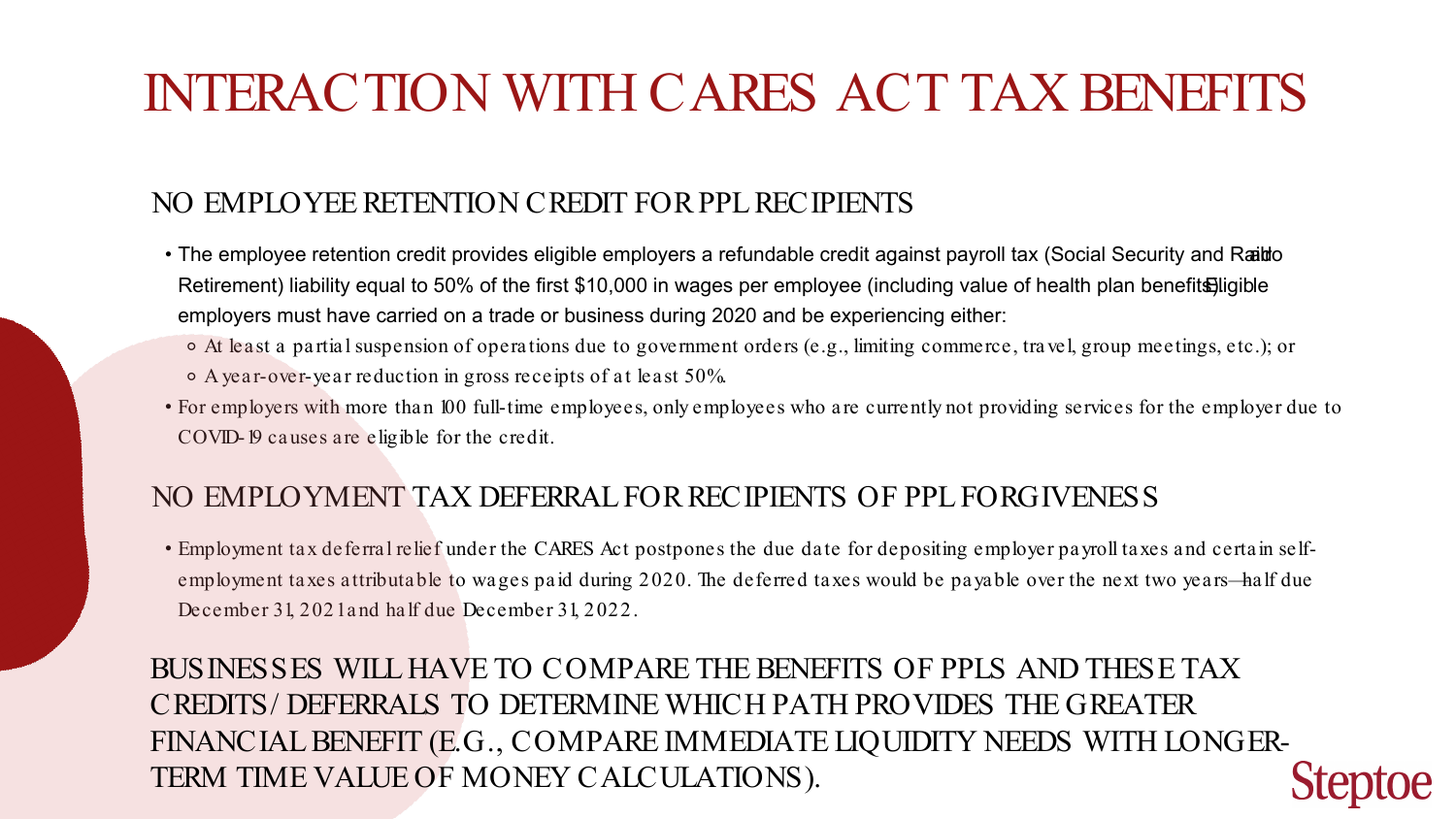APRIL 10 , 20 20

On April 10, 2020 loans will be available for independent contractors and self-employed individuals.

SBA has until April 10, 2020 to issue regulations implementing the paycheck protection loan program, but we anticipate much sooner. The rulemaking will not be subject to typical public notice and comment processes, but we are weighing in with SBA on issues that need further clarification.

According to early Treasury guidance, there will be sta ggered loa n a va ila bility da tes through existing SBA lenders and other federally-insured banks and credit unions. On April 3, 2020, loans will be available for small businesses and sole proprietorships.

#### APRIL 3 , 20 20

### APRIL 26 , 20 20



SBA has until April 26, 2020 to issue specific guidance on the loan payment deferment relief and the loan forgiveness provisions.



# WHAT'S NEXT?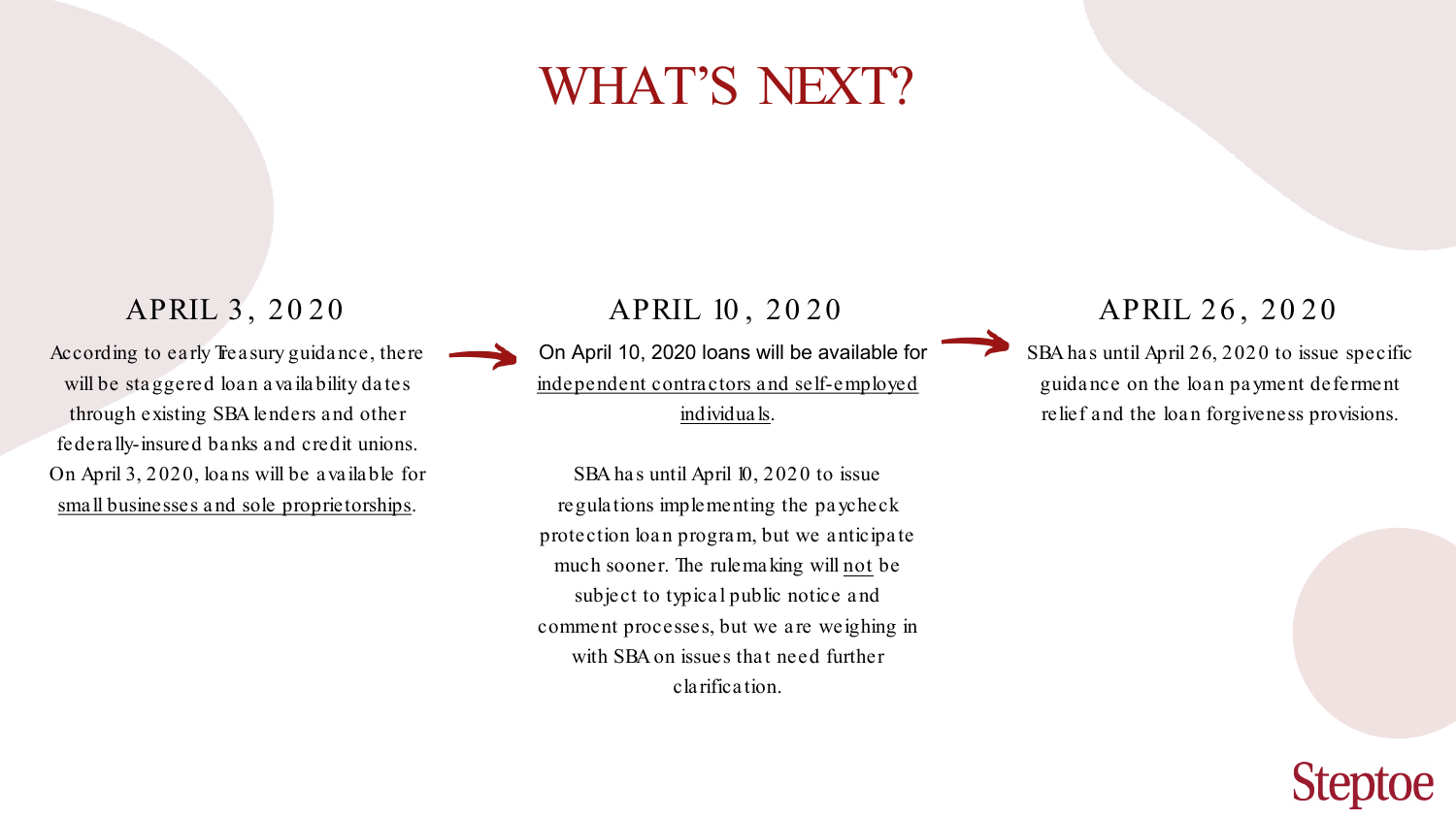#### DIRECT LOAN PROGRAM FOR ELIGIBLE BUSINESSES

Eligible entities are businesses crea ted or orga nized in the U.S. that have significant operations and a ma jority of employees ba sed in the U.S.



#### DIRECT LOAN PROGRAM FOR MID-SIZE BUSINESSES

Eligible entities a re businesses with 500-10,000 employees who a re domiciled in the U.S. with significa nt opera tions a nd a ma jority of employees ba sed in the U.S. Other eligibility criteria include:

- The business must not be a debtor in bankruptcy; and
- The uncerta inty of the economic conditions must ma ke the loa n necessa ry to support ongoing opera tions.

DIRECT LOAN PROGRAM FOR AIR CARRIERS, CARGO AIR CARRIES, AND BUSINESSES CRITICAL TO MAINTAINING NATIONAL SECURITY

> COMPLEMENTS THE PAYCHECK PROTECTION LOAN PROGRAM WITH AN ADDED IMPACT ON MID-SIZE BUSINESSES.



Eligible entities a re businesses crea ted or orga nized in the U.S. with significa nt opera tions a nd a ma jority of employees ba sed in the U.S. Other eligibility criteria include: • Credit must not be rea sona bly

incurred/ be expected to incur business a re jeopa rdized; and

- a va ila ble;
- The business must ha ve covered losses such tha t continued opera tions of the
- The intended obliga tion is prudently incurred.

# OTHER FUNDING OPTIONS TO CONSIDER

#### MAIN STREET BUSINESS LENDING PROGRAM

Eligible entities would be sma ll- and mid-sized borrowers, though the Federa l Reserve ha s not provided deta ils on the Progra m's opera tion.